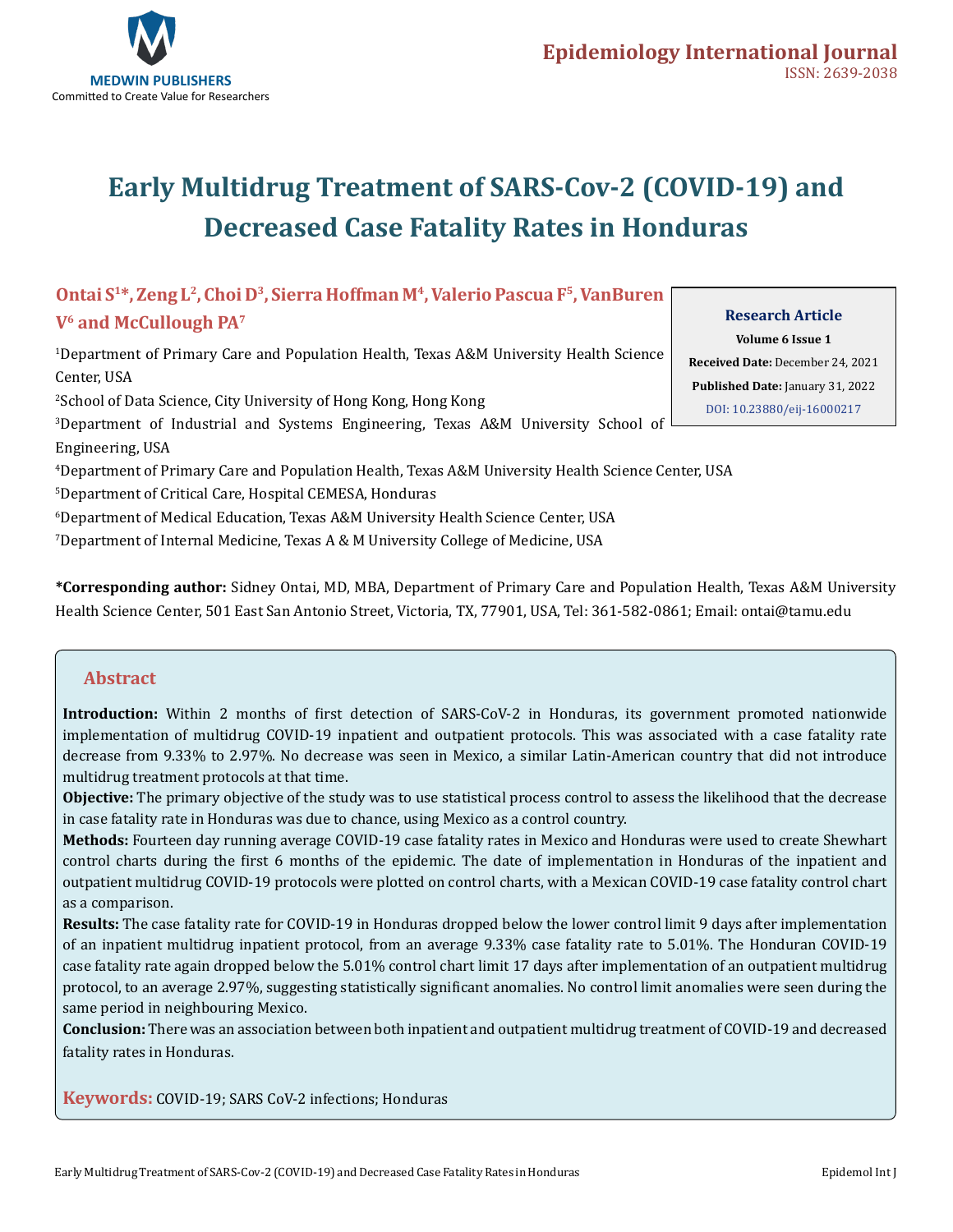#### **Introduction**

Honduras is a low middle-income country with 66 percent of its population in poverty in 2016, and with 20 percent of Hondurans living in extreme poverty-that is, on less than US\$1.90 per day [1]. Honduras experienced its first case of COVID-19 documented by SARS CoV-2 RT-PCR testing on March 10, 2020[2]. As the COVID-19 pandemic unfolded in New York in the spring of 2020, Honduras faced the potential collapse of its health care system from COVID-19, with but 19 critical care physicians and 125 intensive care unit (ICU) beds to serve a population of 9.9 million [3]. By contrast, New York City with a population of 8.9 million had 1060 critical care physicians and 1644 ICU beds [4]. Still recovering from a recent Dengue epidemic, the Honduran government responded proactively to the COVID-19 pandemic based

## **[Epidemiology International Journal](https://medwinpublishers.com/EIJ/)**

on the recommendations of its critical care and infectious disease consultants. Honduran physicians theorized that a multi-mechanism approach (MMA) to treating COVID-19 could block the inflammation, immune system disruption, and hypercoagulation that initial reports suggested as the cause for mortality from SARS CoV-2 infections. They created the MMA protocol based on the hypothesis that COVID-19 mortality resulted less from direct viral infection and more from the self-perpetuating cytokine storm and thrombosis triggered by the virus that, once triggered, increased independently of viral replication. Given Honduras' limited resources, the MMA protocol used repurposed, inexpensive medications already proven safe and effective for other indications, for which in vitro and clinical evidence suggested clinical efficacy against COVID-19.

| <b>Intervention</b>  |                              | <b>Purpose</b>                        | <b>Dose</b>                                                                         | <b>Duration</b>                                                   | <b>Comments</b>                                                                                |
|----------------------|------------------------------|---------------------------------------|-------------------------------------------------------------------------------------|-------------------------------------------------------------------|------------------------------------------------------------------------------------------------|
| Inpatient (CATRACHO) | Dexamethasone                | Anti-inflammatory                     | 0.2-0.4 mg/kg IV<br>daily                                                           | 5-7 days                                                          | May substitute<br>methylprednisolone<br>$(1-2 \text{ mg/kg/day})$<br>divided every 6<br>hours) |
|                      | Colchicine                   | Anti-inflammatory                     | 1 mg orally<br>every 12 hours<br>first day, then<br>0.5 mg orally<br>every 12 hours | 5 days                                                            | Adjust for renal<br>function                                                                   |
|                      | Tocilizumab                  | Anti-inflammatory<br>rescue           | 4-8 mg/kg IV                                                                        | Once. May<br>repeat X 1<br>in 3 days if<br>inadequate<br>response | Second dose for<br>worsening acute<br>phase reactants<br>and ventilation<br>parameters         |
|                      | Ivermectin                   | Immunomodulation<br>(IL-6 inhibition) | 200<br>micrograms/kg<br>orally on a full<br>stomach                                 | 5 days                                                            |                                                                                                |
|                      | Zinc                         | Anti-viral                            | 50 mg q 12<br>hours                                                                 | 10 days                                                           |                                                                                                |
|                      | Azithromycin                 | Anti-viral                            | 500 mg po q day                                                                     | 5 days                                                            |                                                                                                |
|                      | Low molecular weight heparin | Anticoagulation                       | 1 mg/kg every<br>12 hours<br>subcutaneously                                         | 14 days                                                           | Alternative apixaban<br>or rivarixoban orally                                                  |
|                      | Hi flow oxygen and pronation | Oxygenation                           | Pulse oximetry<br>above 92%                                                         | Until no<br>longer<br>required                                    |                                                                                                |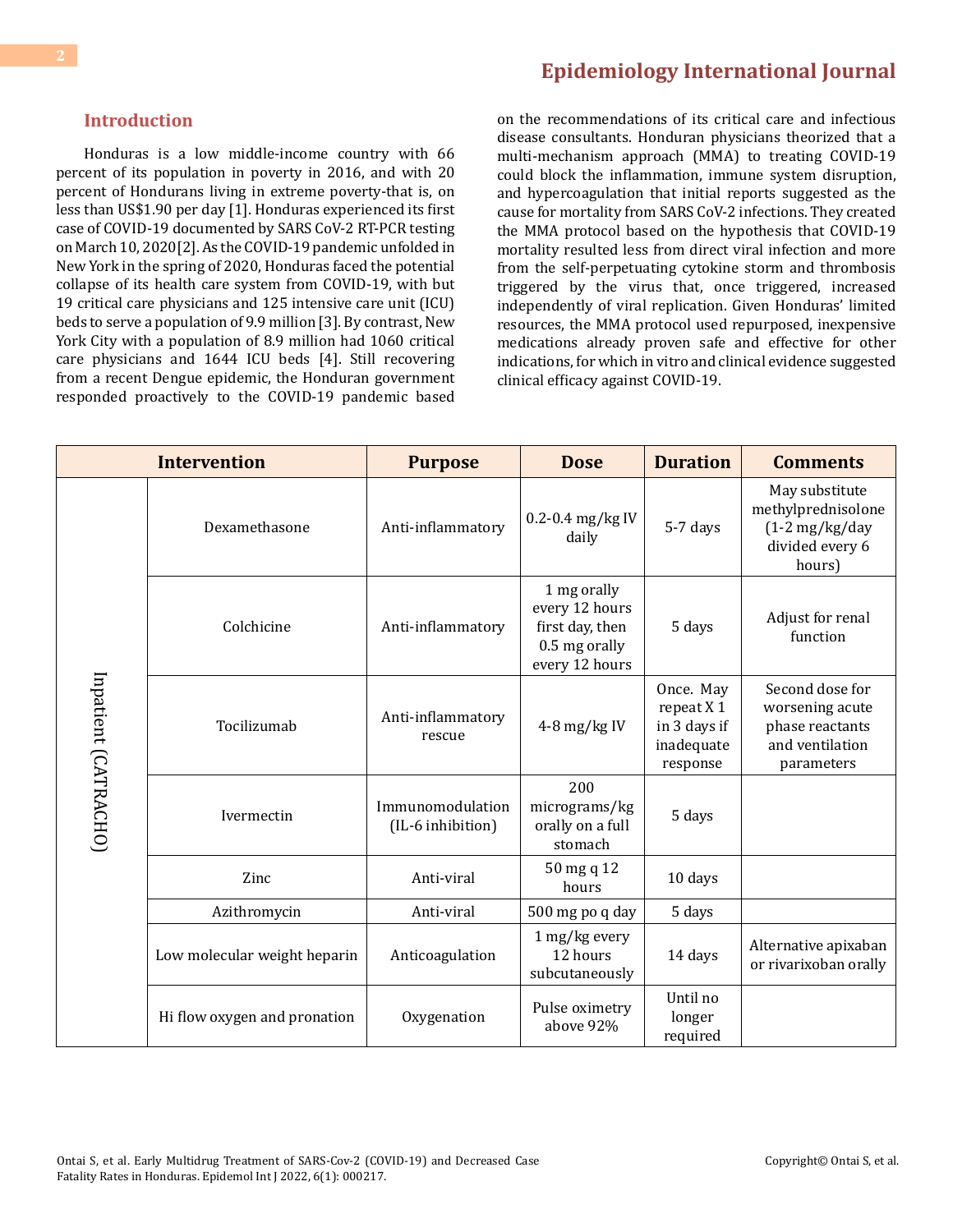| MAIZ    | Outpatient | Sodium<br>hypochlorite<br>$0.25% +$<br>Hydrogen<br>peroxide | Anti-septic                           | 3 mouthwashes<br>(without)<br>swallowing) and<br>2 nasal sprays<br>every 6 hours | 7 days  |                                                        |
|---------|------------|-------------------------------------------------------------|---------------------------------------|----------------------------------------------------------------------------------|---------|--------------------------------------------------------|
|         |            | Azithromycin                                                | Anti-viral                            | 500 mg po q day                                                                  | 5 days  |                                                        |
|         |            | Ivermectin                                                  | Immunomodulation<br>(IL-6 inhibition) | 200<br>micrograms/kg<br>orally on a full<br>stomach                              | 5 days  |                                                        |
|         |            | Zinc                                                        | Anti-viral                            | 50 mg q 12<br>hours                                                              | 10 days |                                                        |
| MAIZ-AA |            | Prednisone                                                  | Anti-inflammatory                     | $1-1.5$ mg/kg<br>daily                                                           | 7 days  | Additional 3 days<br>per inflammatory<br>markers       |
|         |            | Colchicine                                                  | Anti-inflammatory                     | 1.5 mg orally<br>first dose, then<br>0.5 mg orally<br>every 12 hours             | 7 days  | As tolerated                                           |
|         |            | Rivaroxaban                                                 | Anticoagulation                       | 20 mg po q day                                                                   | 14 days | Alternative apixaban<br>$5 \text{ mg}$ q 12 hrs orally |

**Table 1:** Inpatient and Outpatient Medication Protocols for Honduras' Multi-Mechanism Approach to COVID-19 Therapy.

The MMA protocol also optimized oxygenation with highflow O2 therapy and self-pronation rather than mechanical ventilation whenever possible, conserving limited intensive care resources. In mid-April 2020, Honduran physicians began treating COVID-19 patients with the MMA protocol immediately upon admission to the hospital, as well as in outpatient clinics immediately on diagnosis with COVID-19. Decreased morbidity and mortality were observed in patients receiving the MMA inpatient protocol, documented in a peer-reviewed retrospective cohort study that showed a decrease ICU length of stay by 5.4 days with a trend towards decreased mortality [5]. The MMA protocol [6] (Table 1) medications have yet to be labelled by the FDA as effective for COVID-19 therapy, although they have been labelled as safe for non-COVID-19 indications.

After the initial promising results, the protocol was promoted by the Honduran Health Department on May 3, 2020, in a nationally televised educational program for health care professionals, detailing recommendations on treating COVID-19 with MMA for inpatients and outpatients. The Honduran Health Department hosted additional Zoom™ video meetings to educate clinicians throughout the month of May 2020. The inpatient MMA protocol was marketed as "CATRACHO," an acronym of the protocol's components

that references General Florencio Xatruch, the Honduran leader who defeated aggressors from the U.S. in 1856. Hondurans refer to themselves as "catrachos," a Nicaraguan pronunciation of the Catalan surname Xatruch [7].

As the pandemic in Honduras spread, the number of COVID-19 outpatients overwhelmed existing clinic capacity. The Honduran government elected to create "medical brigades" that performed home visits, identifying underserved COVID-19 patients early and immediately dispensing outpatient protocol medications. The initial 7-day course of outpatient therapy was pre-packaged as "MAIZ" (Spanish for "corn," Honduras' staple food), an acronym for mouthwash of sodium hypochlorite and hydrogen peroxide, azithromycin, ivermectin, and zinc. Patients that continued to have COVID-19 symptoms after 7 days were prescribed an enhanced outpatient therapy, "MAIZ-AA", which added antiinflammatory medications (colchicine and prednisone) and an anticoagulant (rivaroxaban). Within three months after the initiation of the MMA protocols in Honduras, clinicians worldwide began to publish reports supporting the efficacy against SARS CoV2 infections of the main components of the MMA protocols: namely colchicine, ivermectin, tocilizumab, dexamethasone, and full dose heparin [8-13].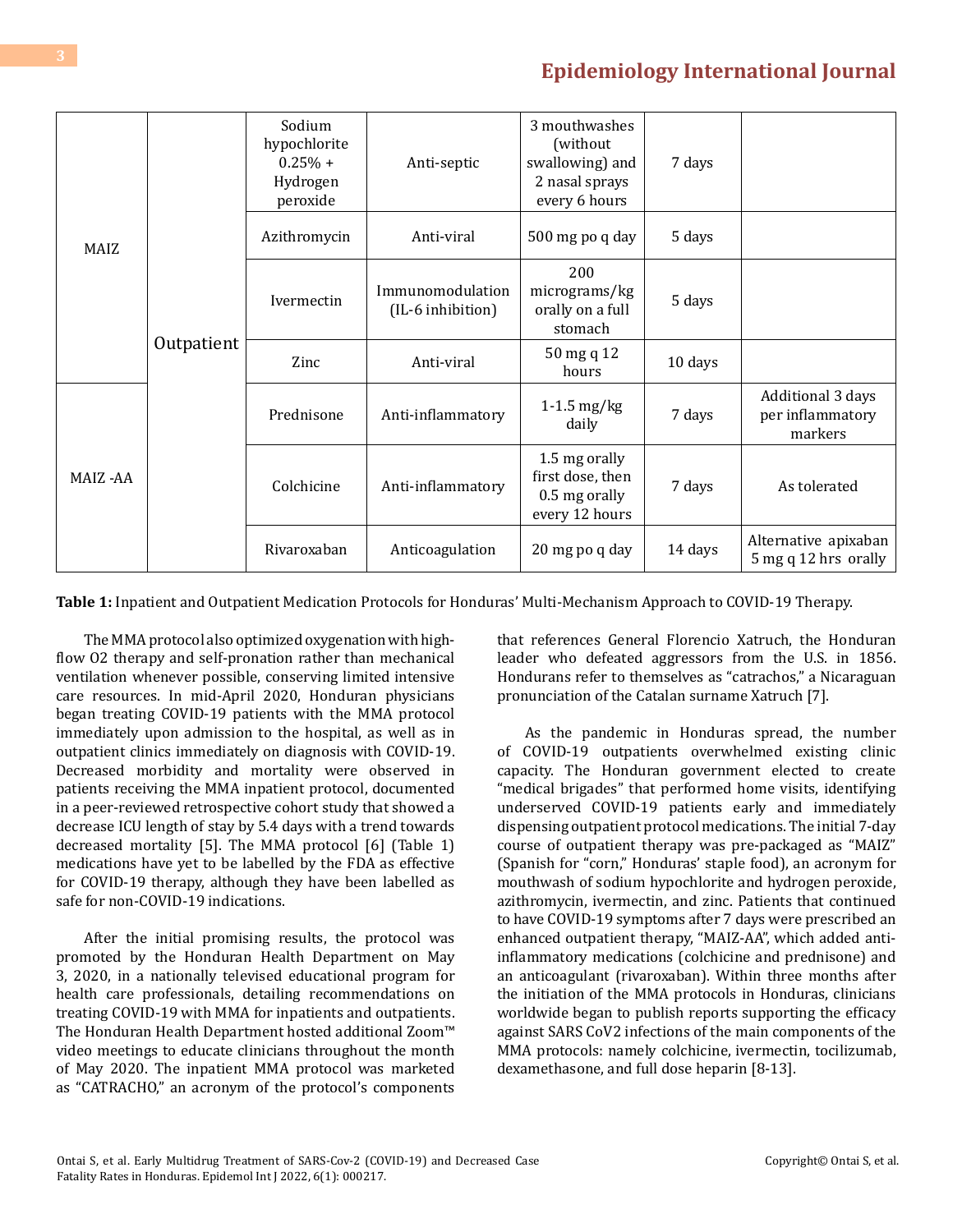#### **Methods**

Due to the urgency of the pandemic and the paucity of local healthcare resources, it was impractical to prospectively organize randomized, controlled, double blinded trials to evaluate the MMA protocol's efficacy against COVID-19 prior to its implementation in Honduras. An alternative methodology, statistical process control (SPC), is a well validated approach initially developed to improve manufacturing outcomes at the Bell Laboratories about a century ago. SPC has gained increasing acceptance in health care applications [14]. It is less resource intensive, achieving statistical significance through frequent measurements over time rather than by large patient sample sizes, and represents results in easy to comprehend control charts [15]. For this reason, SPC tools have been widely used for monitoring the

evolution and impacts of the COVID-19 pandemic in the past two years [16].

Shewhart control charts were used to compare COVID-19 case fatality rates in Honduras (Figure 1A) with those in a control country, Mexico (Figure 1B), whose population has comparable age, demographics, and socio-economic status, has a similar climate, and experienced nearly identical case fatality rate increases during its initial exposure to SARS CoV2. The case fatality data came from the publicly available World Health Organization online dashboard [17]. In each control chart, the black dot represents the 14-day running average case fatality rate calculated at each day, while the red solid and dashed curves represent the upper and lower, respectively, control limits with a confidence level of 95%.



**Figure 1A-B:** Shewhart control chart upper and lower control limits for 14 day rolling average case fatality rate. Control limits were estimated using a baseline which was the average case fatality as of May 3, 2020 for Honduras (A) and Mexico (B); and as of June 10, 2020 for Honduras (C).

The control limits in the Shewhart control chart were obtained by Monte Carlo simulation which is often used for control limit estimation when the distribution of the statistic under study is unknown or complex [18]. The simulation was based on an assumption that patients could die at any time within a 14-day period following his/her positive test, which is consistent with the doctors' experience. Given a baseline case fatality rate, the number of deaths at each day was simulated and its 95% confidence interval was obtained by repeating the simulation for 100000 times. The control limits, which are the upper and lower bounds of the confidence interval, represent the range of the 14-day running average case fatality rate when the true (or population) case fatality rate equals the baseline. The control charts were made in Matlab 2020 software. Any anomaly in a control chart, i.e., a

point falling outside the control limits, indicates statistically significant evidence that the true case fatality rate is different from the baseline; in other words, the difference cannot be explained by chance. Specifically, it suggests that the true case fatality rate is higher or lower than the baseline if the upper or lower control limit is violated.

#### **Results**

On May 3, 2020, the Honduran Department of Health encouraged physicians to implement the MMA protocol (Table 1) for inpatients (CATRACHO protocol) immediately on hospital admission, and for outpatients (MAIZ protocol) immediately on diagnosis. If outpatients continued to have symptoms after 7 days, the "MAIZ-AA" anti-inflammatory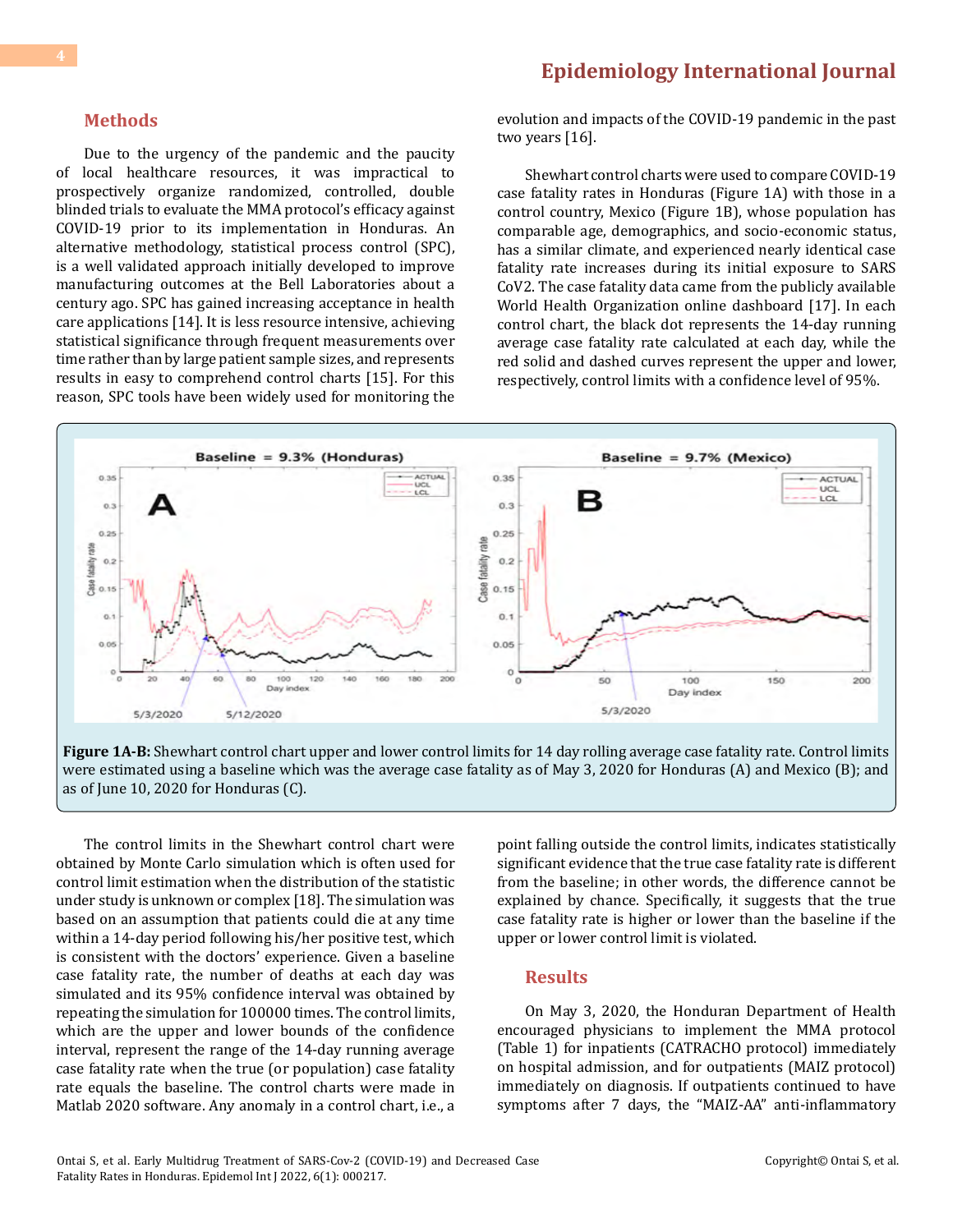and anticoagulant medications (colchicine, prednisone and rivaroxiban) were added. The Honduran COVID-19 case fatality rate dropped below the Shewhart control chart's lower control limit on May 12, 2021 (Figure 1A), nine days after the publication of the MMA recommendations. The baseline case fatality rate of 9.3% used to calculate the control limits was the average case fatality rate in Honduras on May 3, when the MMA inpatient and outpatient protocols were first implemented. Synchrony exists between the case

fatality rate control chart anomaly in Honduras and the dates on which its government published the MMA COVID-19 treatment protocol. Figure 1C shows that in Honduras, the case fatality rate dropped below the Shewhart control limit a second time 17 days after an outpatient protocol (Table 1) was adopted on June 10, 2020, when volunteer medical brigades went out into the community to identify COVID-19 cases and distributed packets containing the early antiviral medication regimen.



**Figure 1C:** Shewhart control chart upper and lower control limits for 14 day rolling average case fatality rate. Control limits were estimated using a baseline which was the average case fatality as of May 3, 2020 for Honduras (A) and Mexico (B); and as of June 10, 2020 for Honduras (C).

#### **Discussion**

The initial implementation of the MMA protocols was associated with a 6.36% decrease in COVID-19 case fatality rate in Honduras, from 9.33% before May 3, 2020 to 2.97% after. This suggests the number needed to treat (NNT) is 16 patients to prevent one COVID-19 fatality for the combined inpatient (CATRACHO) and outpatient (MAIZ/MAIZ-AA). Recalculating the control chart limits using the 5.01% average case fatality rate on June 10, 2020 as baseline demonstrated a statistically significant drop below the lower control limit on June 27, 2020. This case fatality rate decrease from 5.01% to 2.97% suggests the avoidance of 1 COVID-19 fatality for every 49 outpatients treated by the additional outreach initiative by Honduran medical brigades implementing the MAIZ/MAIZ-AA outpatient therapeutic protocol.

#### **Conclusion**

Our findings demonstrate the utility of statistical process control methodology for quickly and efficiently evaluating

and monitoring the efficacy of therapies for COVID-19, which could be generalizable to other emergent conditions.

#### **Acknowledgement**

The success and final outcome of this study required the assistance from many people and institutions. We would like to express our gratitude to Mr. Daniel Antonio Fortin, who ingeniously created the "CATRACHO" acronym and helped us reach key decision-makers and local media in order to promote our treatment protocols. As well to Mr. Edgardo Melgar, prestigious journalist, who through the television programs "Hoy Mismo" and "30/30", provided an information dissemination platform that helped us connect with people nationwide, thereby facilitating the acceptance of these treatments. And we forever thank Dra. Karla Pavon and her team at the Honduran National Surveillance Unit, who did the tenous work of obtain all the detail data and Dr. Angel Díaz and Dr. Danny Ramos for the enormous support in the creation and socialization of the first Honduran National treatment COVID 19 guidelines.